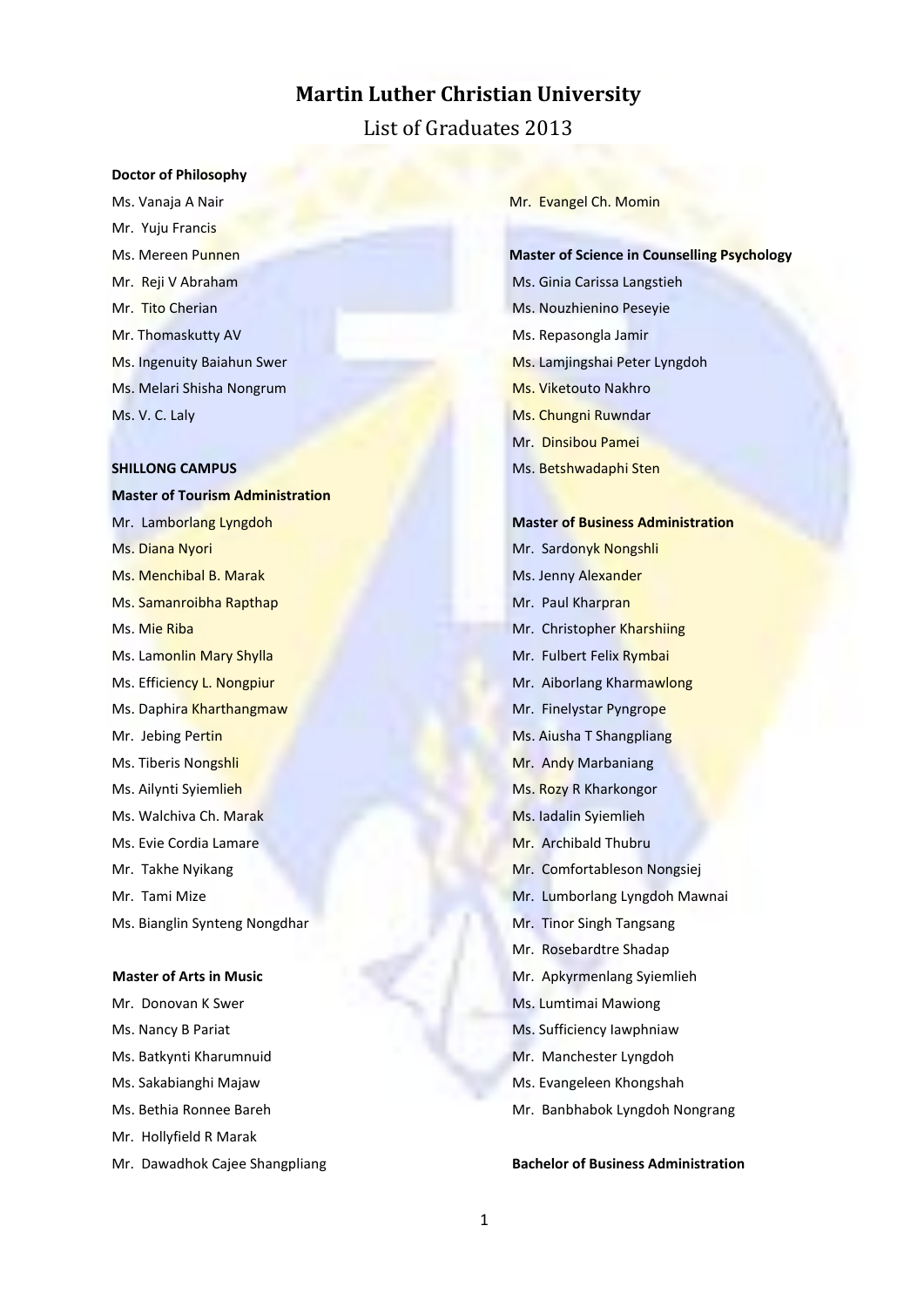Ms. Seng Mai Lanau Mr. Bawi Uk Thang Ms. Nang Noom Wan Ms. Kham Yin Mr. Ricky Son Pde Mr. Mebateiborlang War Shymbin Mr. Cliff Challenger Lyngdoh Mr. Eddie First Born S. Wahlang Ms. Suzie Lynda Shangpliang Ms. Lawei Khyriem Ms. Rilangki Pohdweng Ms. Crasilda Bareh Mr. Baremdor Lyngdoh Mawphlang Ms. Lal Good Friday Rymbai Ms. Balahun Pasi Ms. Arphisamtngen -I Lyngdoh Ms. Baiakmenlang Challam Ms. Sokiwaka Law Mr. Wanlambha Kharkongor Ms. Pynthiangmon Thubru Ms. Evennie Carinthia Ranee Ms. Junali Kujur Ms. Lumbha Buhphang Ms. Archana Bajronayak Ms. Emika Ryngkhlem Ms. Shaingamphy Hongrei Ms. Vilaki Bawn Ms. Niawkor Lamare Ms. Beautiful Lyngdoh Nongbet Mr. Hildebrand Nongkhlaw **Master of Social Work** Ms. Peteü Kapfo Ms. Vizovonuo Lohe Mr. Johny Shankupar Diengdoh Ms. Hinotoli K Ms. Janet P Swu Ms. Dala Akor Kharphanbuh

- Ms. Henrietta M Sangma
- Mr. Vivian Casper Nongrum Ropmay

Ms. Jainitha D Shira Mr. Evershine Wahlang Mr. Ahiezer Perkin Suchiang Mr. Ketouzhazo Mezhu Ms. Ynrika Nongsteng Ms. Hraveine David Ms. Ticu Dolie Ms. Dolly Wotsa Ms. Donboklin Nongsiej Ms. Aidarihunlang Mawblei Ms. Narisha Diengdoh Ms. Banri Kynti Shisha Diengdoh Mr. Lalchunghnung Khobung Ms. Sima Paul Ms. Banrishisha Kharbudon Ms. Daphilia Grecia Thangkhiew Ms. Priyadarshini Khundongbam Mr. Lurshaphrang Shongwan Mr. Maringmei Simon Ms. Amanda Thangkhiew Ms. Juliat Angel Shangrit Ms. Alice Pegu Mr. Pynbhalang Shangdiar Mr. R Lallawmawma Ms. Ibansaralin Kharbani Ms. Sabeena Lyngdoh Ms. Bahunlang Lyngdoh Ms. Debajani Bordoloi Ms. Priyanka Mishra Mr. Axel June R Marak Ms. Chongneithem Lhouvum Ms. Labinia Rani Mr. Hiaranghing Mr. T Zamlunmang Zou Ms. Banisha Diengdoh Ms. Rukini Biam Ms. Akumsenla Aier Ms. Karishma Sharma Ms. Regina Ryngnga Ms. Jessilia Mary Sunn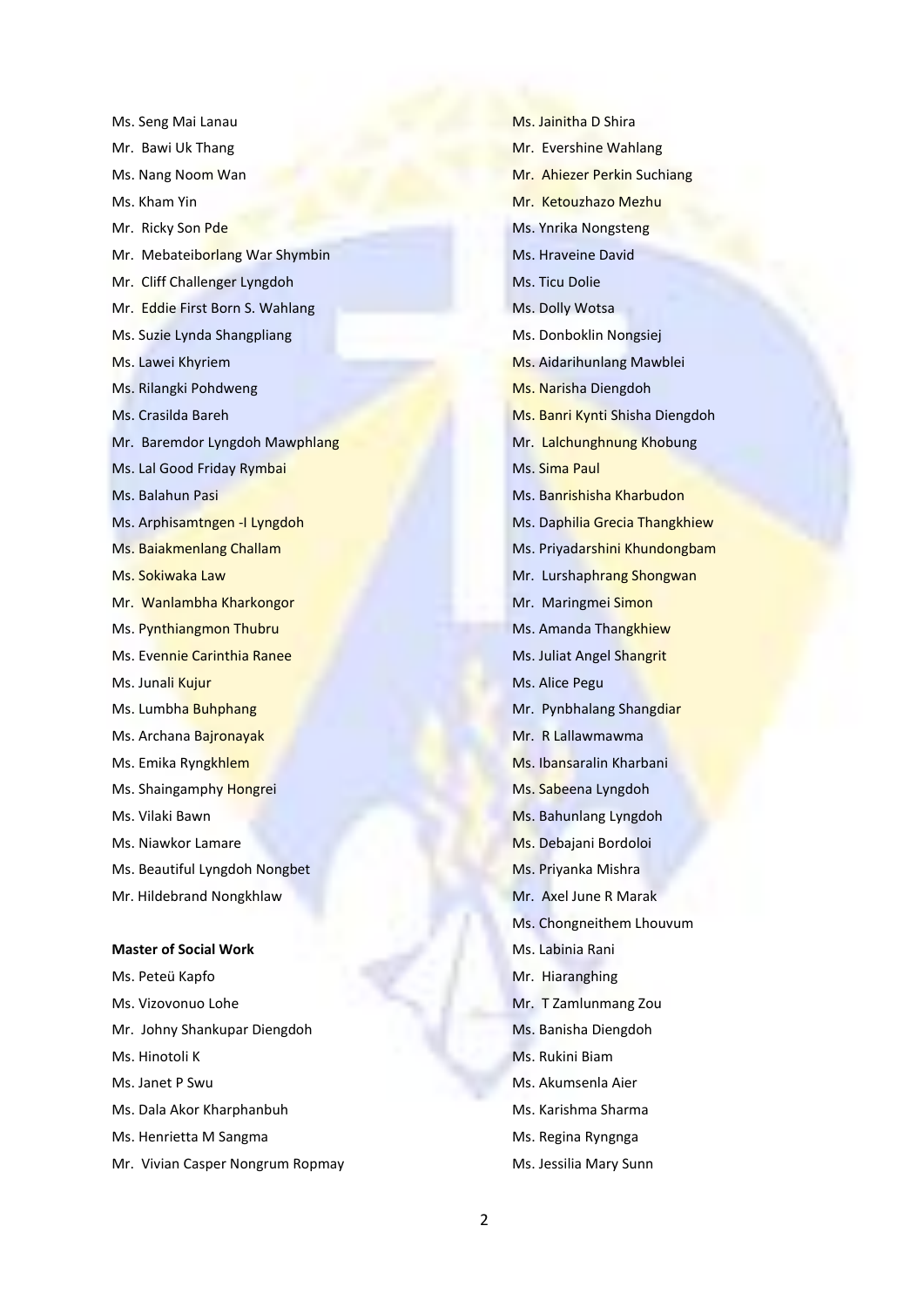Mr. Banseng R Sangma Ms. Likha Jirdam Mr. Bapon Hajong Ms. Narola Aier Mr. K Songachan Ms. Huntiful Lyngdoh Marshillong Mr. Subir Debbarma Mr. Josua Debbarma Ms. Rialin Kharbani Ms. Angelica Kympat

#### **Bachelor of Social Work**

Ms. Nang Hseing Hein Ms. Ja San Ra Mr. Sai Kyaw Zaw Myint Mr. Luiz Kiadtikhunphaibun Mr. Sai Myint Aung Mr. La Ring Ms. Byar Myar Gay Ms. Wanphylla Nongrum Mr. Salman A. Marak Mr. Anmol Tiru Ms. Saphira Lidia Tynsong Ms. Teibok Yarlyne Lawriniang Ms. Deiwa Emi Sumer Mr. Manbha Teidor Myrthong Mr. Joshua Thabah Ms. Deirikynti Syiemlieh Ms. Risadalin Marbaniang Mr. Aylmar Reeves Langstang Ms. Rihakahi Sungoh Ms. Jubilin Lyngdoh Mr. Ficherstar Wanniang Ms. Sylvania S. Bareh Mr. Paul Livingstone Nongkhlaw Ms. Juliana Kharshandy Mr. Kampher Nongneng Ms. Christie Dolly Nongpluh Ms. Edtheleen Nicola Ryntathiang Mr. Kham Lian Lal

Ms. Nabinshailang Malngiang Ms. Barilin Kurbah **Master of Computer Applications** Mr. Abednico Kurbah Mr. Tory Reagan Sohsten Ms. Easter Jean Syndor Ms. Deimaya-Ri-Mi-I Bareh Mr. Heimonlang Kharnaior Ms. Pherisland Dhar Ms. Adoralyne Myrten Ms. Damonlangki Dkhar Ms. Redolency Tyngkan Ms. Wanlarihun Khongsit Mr. Pynhunlang Kharbuki Ms. Medaaihun Lyngdoh Mawphlang Mr. Paidareman Natep Ms. Batlariti L Khongsti Ms. Jolisha Thongney Mr. Anthony Wilfred Kharkongor Ms. Olivia Kurbah Ms. Aibankyntiew Jyrwa Ms. Sumarlang Khongstit Ms. Reena Lyngdoh Ms. Honesty Sympli

### **Post Graduate Diploma in Computer Applications**

- Mr. Nineteen Sunday Marngar
- Ms. Daphishisha Nongkynrih
- Ms. Philawanhun Lyngdoh
- Mr. Donkupar Shati
- Mr. Julius Rudolf Rynjah

### **Bachelor of Computer Applications**

- Mr. Naw Seng
- Ms. Charity Syiemiong
- Mr. Shongdorsing Thongni
- Mr. Dapjingkyrmen Lyngdoh Mawphlang
- Mr. Sambor Lang Nongkhlaw
- Mr. Malcolm K. Budnah
- Mr. Preciousfield Kharbuli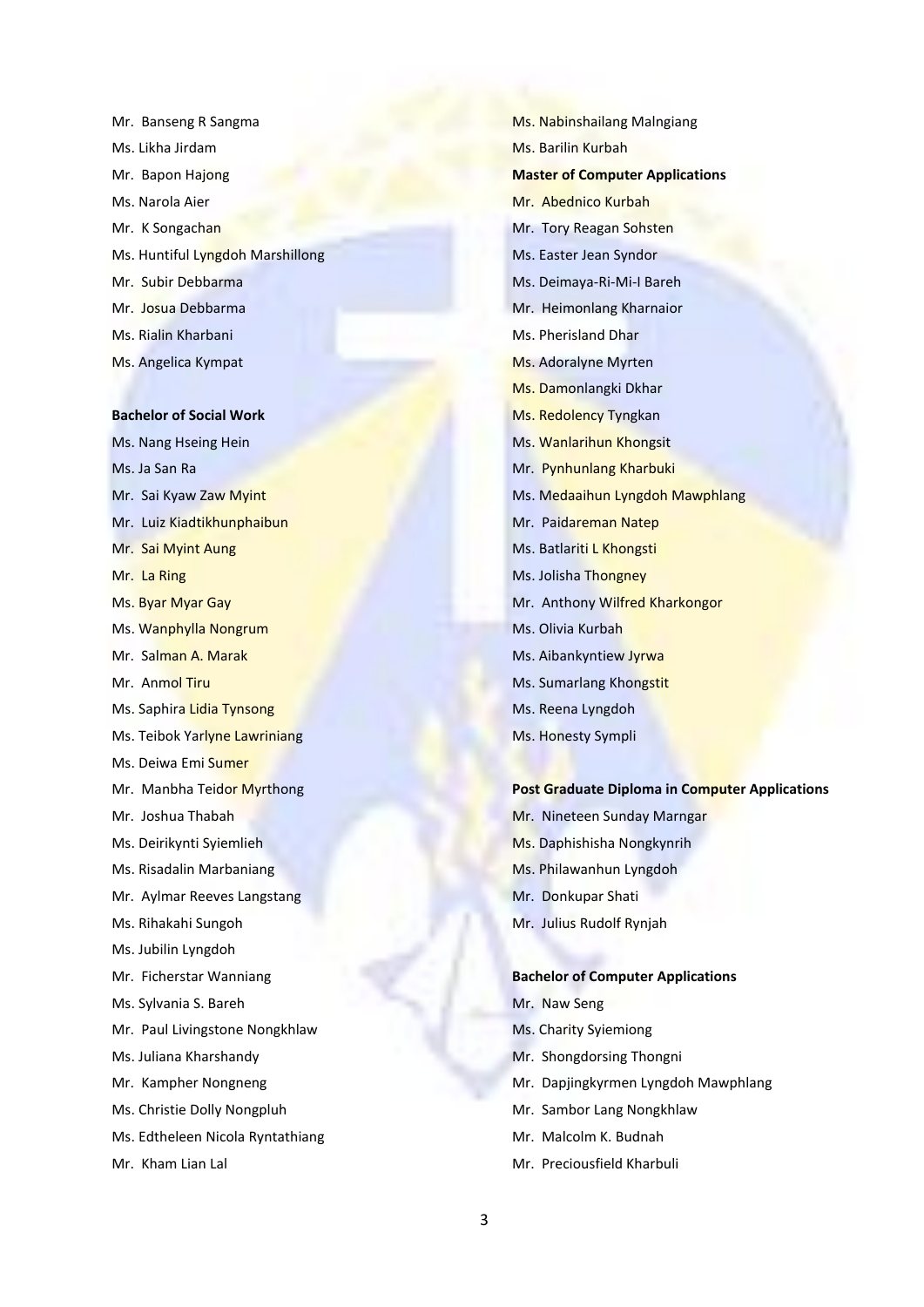Mr. Sanford Thangkhiew Ms. Alcy Mary Lyngdoh Nongum Mr. Wanhimi R. Passah Mr. Shoshandar Myrthong Mr. Fridi Warkhyllew Ms. Banshaihun Rynghang Ms. Lanalangika Pala Mr. Danny Rani Ms. Lanamika Majaw Mr. Dau-Ru Passah Mr. Wantyngshain Khonglam Ms. Celas Sympli Ms. Ewanmidaka Syih Mr. Rangkyntiew L Mawlong Mr. Seiborlang Khongkliam Mr. Jeremaiah Majaw Mr. Aldridge F Khongwet Ms. Miriamcy Wanphai Mr. Deibor B. Kurbah Ms. Temabi M. Sangma Ms. Ibadaplin Sun Ms. Aidilin Rani Ms. Santimai Blah Ms. Banrisara Kharwanlang Ms. Kerdalin Kharjana Mr. Khamminlian Mr. Sengjring Ch. Marak Mr. David Brainard Lyngkhoi Mr. Thrangbor Lyngkhoi Ms. Ibadondor Lyngdoh Mr. Rapborlang Kurbah Ms. Synroplang Khongthaw Ms. Ridymmiew Lyngdoh Ms. Badaplang Kharbuki Ms. Badashisha Marwein

#### **Master of Science in Nutrition and Dietetics**

- Ms. Jenita Nongrum
- Ms. Elizabeth Lalramneihlun
- Ms. Kambashisha Wahlang

Ms. Meenakshi Choudhury Ms. Christina Syiem

**Master of Science in Optometry** Mr. Buhdor Wanhat Ms. Edify Bareh Mr. T Ginsuankhup Ms. Mary Lamching Phiamphu Ms. Atchira A Sangma

**Bachelor of Science in Optometry** Ms. Sony Lyngdoh Ms. Sanading K Marak Ms. Manngaihlun Ms. Arwaka Nongpluh Ms. Rishailang Sutnga Ms. Wanbiangpor Kharmuti Ms. Cynthia Lyngdoh Mawphlang Ms Melody Lalsiemmawi Mr. Jabasstone Lyngdoh Mawnai Mr. Amos L. Nongbri Ms. Nending Pampi

### **Bachelor of Science in Medical Laboratory Technology**

Mr Pynshailang Mawlong Mr Daemi Sooki Tiewla Mr Evanry Kupar Marwein Ms Yestina Mukhim Mr Malcolm Mcdonald Marbaniang Ms Lareenda Suchiang Ms Gracility Tang Ms Ewanmihaka Pakma Mr Banlamphrang Jyrwa

### **Bachelor of Science in Medical Imaging Technology**

- Mr. Victorlang Pohsngap Mr. Farewell Nongtdu
- Mr. A Susalan Lakadong
- Ms. Lourembam Dayashwori Devi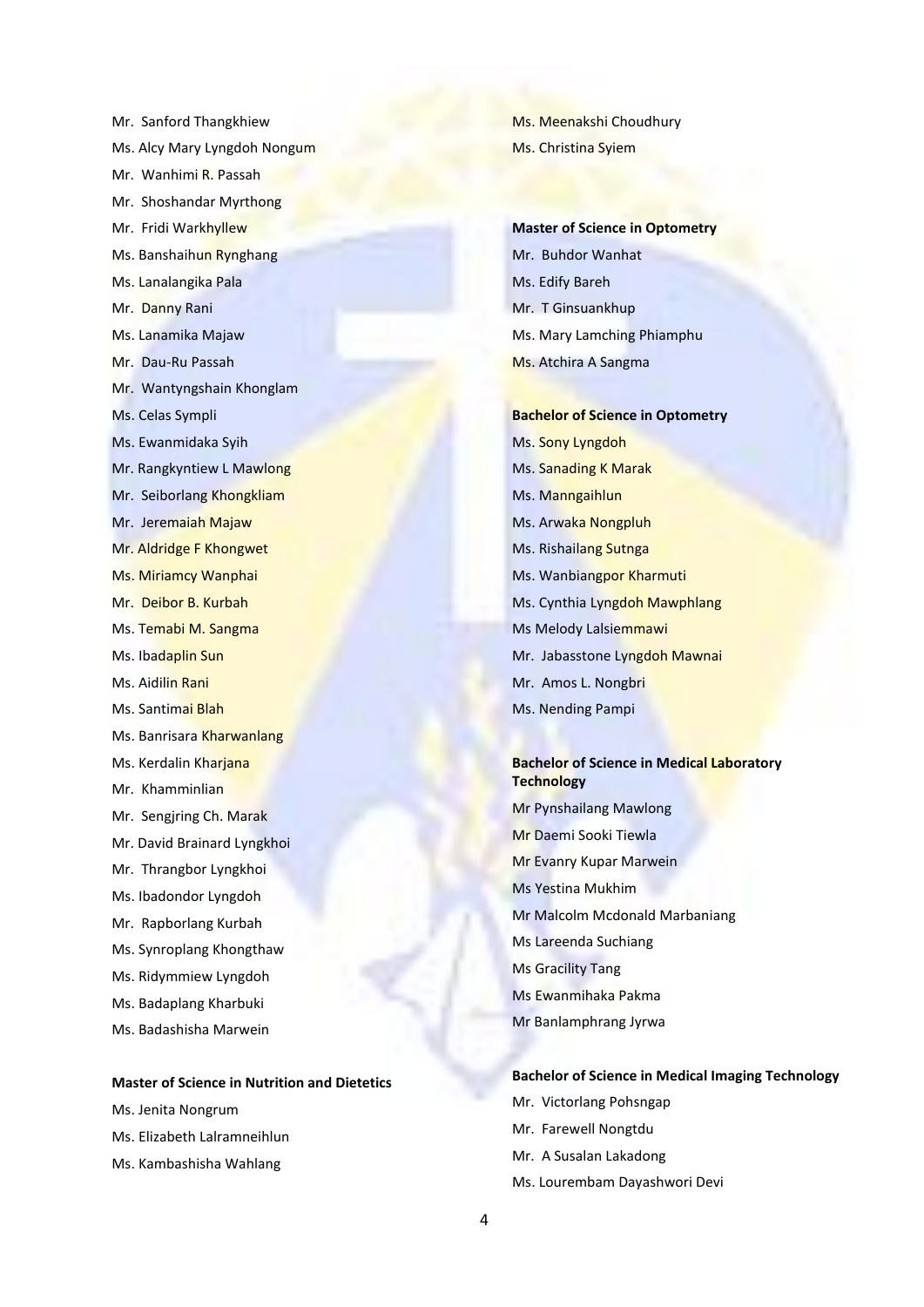Mr. Emida-oo Thma Mr. Sunny Phiralang Swer Mr. Lalchhuanawma Colney Ms. Kilangsungla Jamir **Post Graduate Diploma in Peace Studies** Ms. Kahuli Swu Mr. Sang Soo Kim Mr. Ginminthang Mr. Raomai Simon Pao

**TURA CAMPUS Master of Social Work** Ms. Gamchi Timrey D Shira Ms. Plamina A. Sangma Mr. Jimbu A. Sangma Ms. Sengtha A Sangma Ms. Lima Ishabela R Marak Mr. Jasrang R Marak Ms. Chonmera Ch Marak Ms. Jakchira D. Sangma Ms. Lisha R. Marak Mr. Jasmin M Sangma

#### **Bachelor of Social Work**

Ms. Silginchi Ch. Marak Mr. Achilles Tangrik D. Shira Ms. Balkambe M. Sangma Ms. Tainira R. Sangma Ms. Mellora N. Marak Ms. Sengera Rikrakchi M. Marak Mr. Niksamseng Ch. Marak Mr. Chenziang N. Sangma Ms. Kasinchi N. Marak Ms. Chirimbal A. Sangma Ms. Tangsimchi M. Sangma Mr. Bryan Marshall A. Sangma Ms. Sengsilchi N. Sangma Ms. Senggrimchi R. Sangma Mr. Zhaozhyang K. Sangma Ms. Sengbe G. Momin

Ms. Vamana Jennifer R. Marak Mr. Johny R. Marak

**Bachelor of Computer Applications** Mr. Walnang Ch. Momin Ms. Ester R. Marak Mr. Hardy Raksram M. Marak

#### **NONGTALANG CAMPUS**

**Bachelor of Computer Applications** Mr. Semion Kassar Mr. Marty Pohlong Mr. Khyllaw Padu Mr. Vicky Dhar Mr. Alexstar Manners

**Diploma in Computer Application** Mr. Dawanweiroi Myrchiang Mr. Shining Star Tongper Ms. Blessme Lyngdoh Talang Ms. Darika Myrchiang

**JOWAI CAMPUS Post Graduate Diploma In Computer Applications** Mr. Brolin Khonglah

**Diploma in Computer Application** Mr. Plato Laloo Ms. Banrilaakor Khonglah Ms. Edalinda Salahe

**Bachelor of Computer Applications** Ms. Balarihun Lamin Mr. Balawanbha N Dkhar

**NONGSTOIN CAMPUS**

**Post Graduate Diploma in Computer Applications**  Mr. Banbhalang Kharkongor Ms. Banalinda Marwein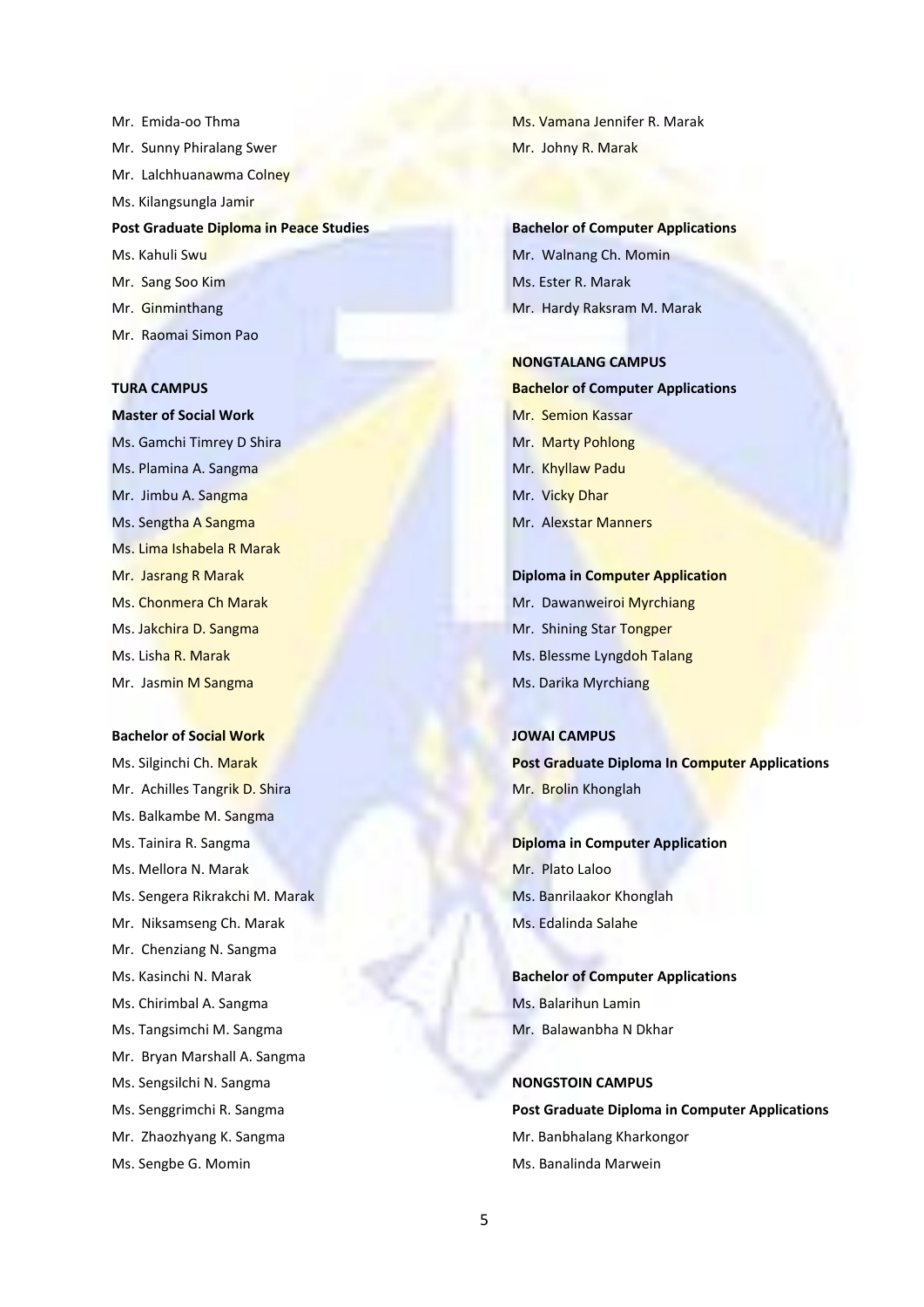Mr. Enborein Kharsyiemiong Ms. Jutangbasuk Iawphniaw Mr. Albeststone Thongni Ms. Gracetilish Sohlamar **Diploma in Computer Application** Ms. Theodora Syiemlieh Mr. Isnalroy Nongsiang Mr. Stiffleman Marwein Mr. Tobarlin Nianglang Mr. Bendrowell Hashah Ms. Royalty Syiem Ms. Eureka Kharbani Mr. Kloilan Roy Dkhar Mr. Smingdar Sohshang Mr. Friday K. Bani Ms. Ibahunlang Syiemlieh Mr. Habung Omo Ms. Ibanrishisha Nongrem Mr. Lumlang Dkhar Ms. Sharai Banks Ms. Teilindashisha Lyngdoh Ms. Anita Myrchiang Mr. Wealthy Healthy Son Diengdoh Ms. Mattikordor R. Diengdoh Ms. Albamebon Shangpliang Mr. Bantreilang Lyngkhoi Ms. Pyndapbianglin Pariong Mr. Shanborlang K Jahrin Mr. Jaiansing L. Nonglait Ms. Phyrnailin Thongni Ms. Tisha Dkhar Ms. Phidalis Sunn Ms. Jessygrace Khardewsaw Mr. Basil Wahlang Pahsyntiew Ms. Aidashisha Syiem Ms. Martidora Syiem

Ms. Pynkmenlang Wanniang

# **EVANGELICAL FELLOWSHIP OF INDIA COMMISSION ON RELIEF (EFICOR)**

**Master of Arts in Mission and Development Practice**

Mr. Hanson Abraham Thomas Mr. Jacob Kurian Pattasseril Mr. Moses Rakesh Kummari Mr. Radhe Shyam Sumiran Mr. Samuel Hansda Ms. Jacinta Zsofia Papp

## **CHRISTIAN INSTITUTE OF MANAGEMENT (CIM) Master of Arts in Christian Management**

Mr Gilbert Dawson Mr. S. Regunathan Ms. Nisha Sindhwal Mr. Kraister R. Marak Mr. Kamal Jerald Rodgers Mall Mr. Shankar Suresh Mr. Moncy Varghese Mr. Samuel Khuma Joute Ms. Sagaya Rani P. Mr. Abishek Prabhakar John Mr. N. Sathen Mr. Sam Eapen Mr. Kshirasindhu Nag Mr. Dadipogu Devaraju Mr. Raju S.

**INDIAN PSYCHO SERVICE SOCIETY (IPSS) Master of Science in Counselling Psychology** Mr. Antony George Maxwell Ms. Poonam D.L Ms. Girija.P Ms. Shaini Raphel Ms. Sindha.P Ms. Cissy Joseph Ms. Shirly.G

**TRADA College of Health and Social Sciences Master of Philosophy in Counselling Psychology** Mr. Rajan M.

**Master of Philosophy in Social Work**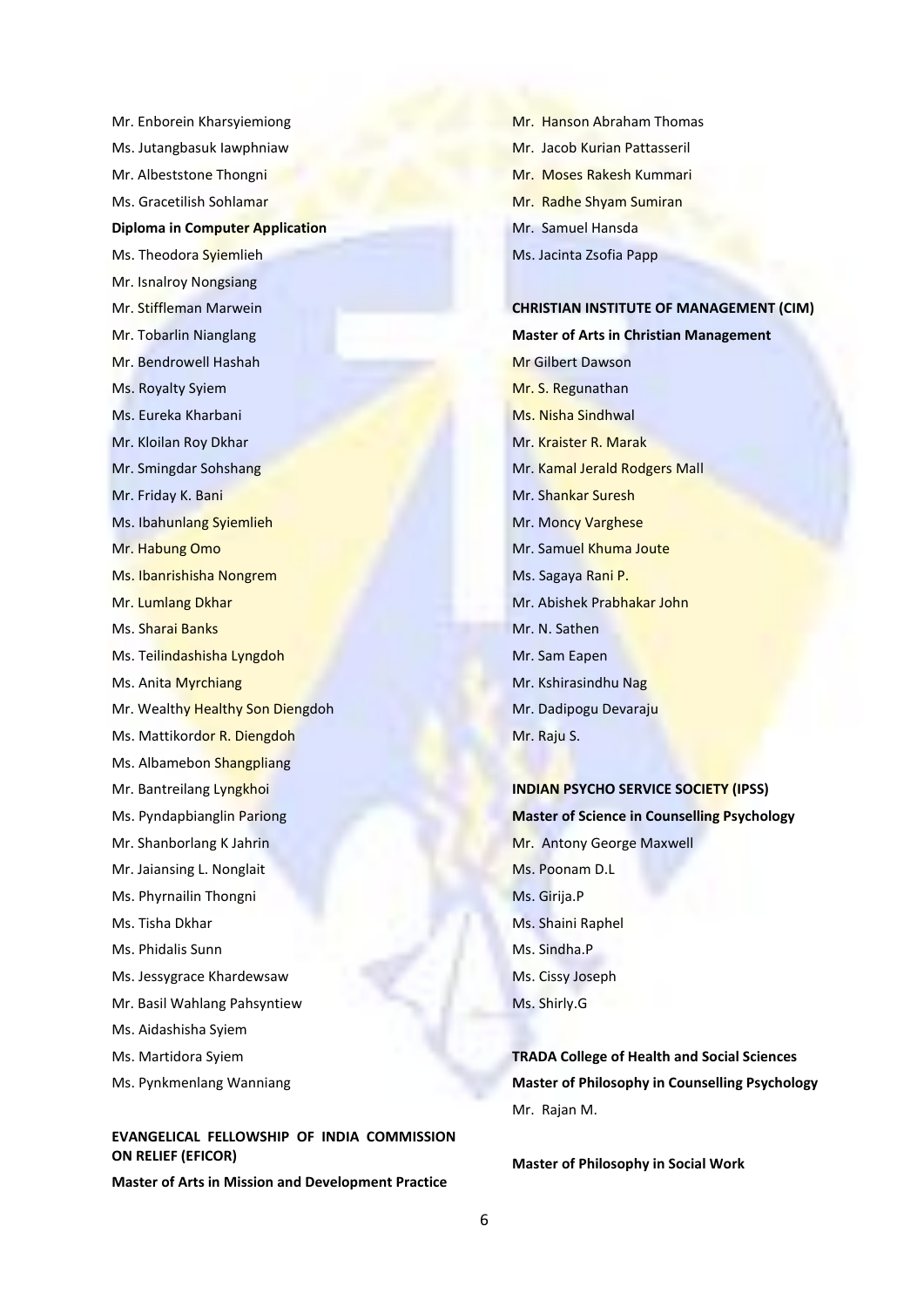Mr. Sampath Jose Ms. Nivya Thomas Mr. Zam Suan Tuang Ms. Sreelakshmi Sivadas Mr. Sebin Mathew Mr. Rajesh Manuel Mr. Dino Varghese Ms. Glynise Philip Ms. Rincy George Mr. Jollymon Sebastian

### **Master of Philosophy in School Counseling**

Mr. Vinod V.S. Ms. Neethu Rose Jose Ms. Seethu V.R Mr. Aju Mathew Mr. Sujithran P Mr. George Varghese

### **Master of Philosophy in Family and Marital Counseling**

Ms. Blessy Mol Albert Ms. Aswathy Krishnan Mr. Narayanan Kutty M

#### **Master of Science in Counselling Psychology**

- Ms. Thressia Joyees Varughese Mr. Kailas Baby
- Mr. Jerad. M.
- Mr. Nnadozie Theophilus Okorie
- Mr. Umar,Lawrence Ngozi
- Mr. Akora George William
- Mr. Onuzo John Nzube
- Mr. Jacob V.C.
- Mr. Nuwamanya Edmond Elkanah
- Mr. George T.R
- Ms. Rajany Sara Thomas
- Mr. Charles Rajan

# **Master of Social Work in Medical and Psychiatry**

Ms. Abiny Abraham

Mr. Alex Joseph Mr. Bibin Punnoose Mr. Justin Mathew Mr. Ngashangam Zimik Shimray Mr. Christo C. Kurian Mr. Abraham Dennison Mammen Mr. Bijily George Simon Mr. Joseph Alexander David Mr. Varghese Mathew Mr. Syam K.S. Mr. Chijioke G. Orji Mr. Varghese John

### **SAMPURNA INSTITUTE OF ADVANCED STUDIES (SIAS)**

**Master of Science in Counselling Psychology**

Mr. Amirtharaj D. Ms. Blenita Perpetual Lewis Mr. Chandra Sekhar Potnuru Ms. Divya Raju Mr. George Joseph Mr. P. George Mr. James P.K. Mr. John Francis S. Mr. Joseph Rajan S. Ms. Lilly Agnes Victor Mr. Mariyadas Kamatham Mr. Mathew T. Puthentharayil Ms. Nallan.C.Rohini Mr. Franky Noronha Mr. Prabakar S. Ms. Prajna Peter Mr. Rajasekar K. Ms. Rani Emmanuel Ms. Reena Thomas Mr. Rodrigues Benhur Peter Mr. S. Antony Samy Ms. Sapna Kamal Bulchandani Ms. Sarayu Vishwanath Mr. Shaju .A.M. Mr. Sijo.T.S.